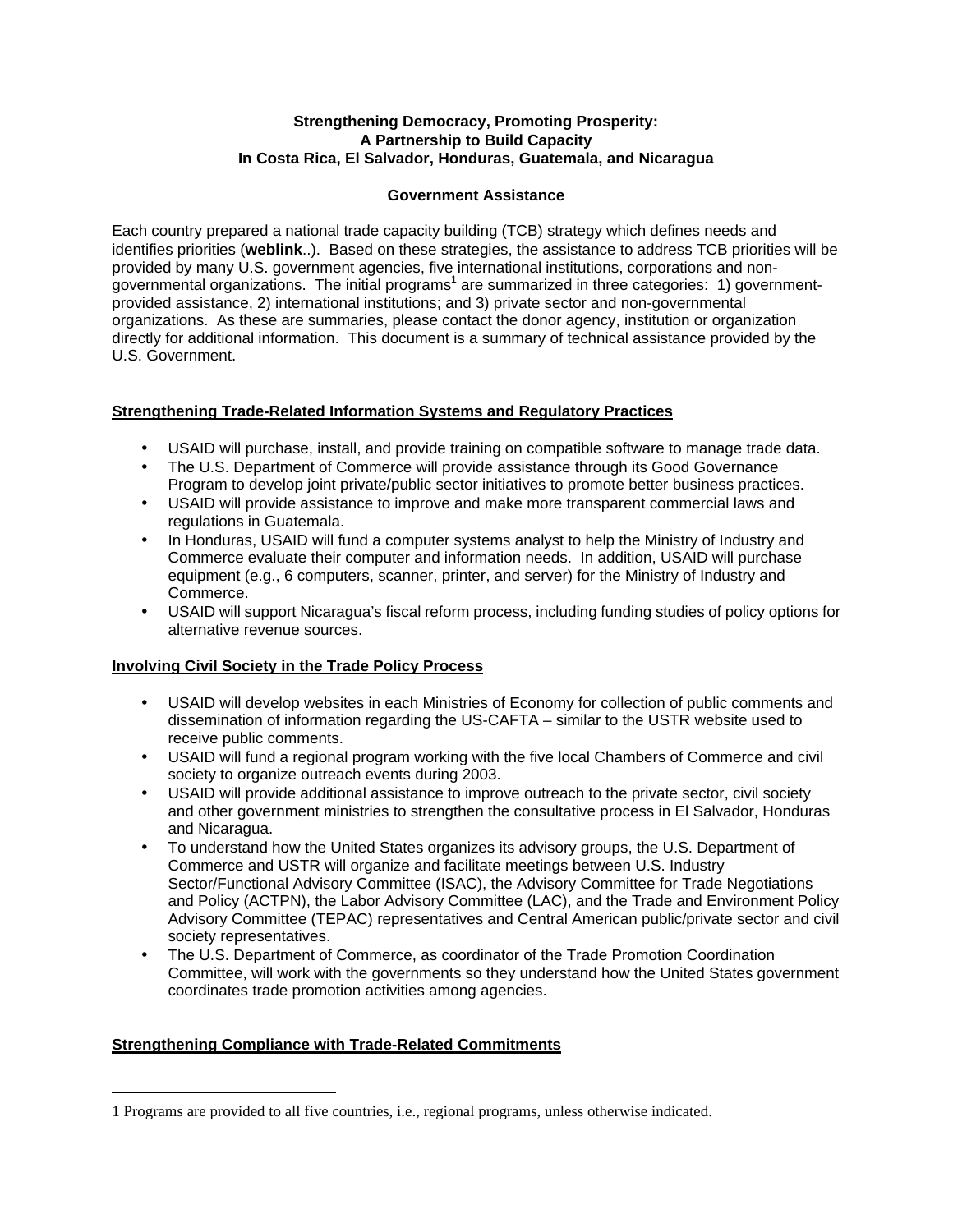- USAID and USDA, drawing on experts in other U.S. agencies, will provide training and technical assistance to improve food safety and animal health.
- USAID will provide intellectual property rights (IPR) workshops and outreach events.
- USAID will provide training in government procurement.
- With the assistance of U.S. Justice Department and the U.S. Federal Trade Commission, USAID will provide training on antitrust law and competition policy.
- In El Salvador, USAID will also provide assistance to private sector for compliance with U.S. food safety and animal health regulations.

# **Practical Assistance to Complete the Agreement**

- USAID will fund a training course for new government negotiators in each U.S.-CAFTA negotiation area, drawing on historical experiences of past trade agreements (e.g., the NAFTA, the GATT, the WTO, the Canada-Chile FTA).
- Training courses and workshops for Nicaraguan negotiators and technical officials on several complex, specialized issues, such as customs valuation, rules of origin, and dispute settlement will be provided by USAID.

# **Investment in the Environmental**

• Access to the Chemicals Information and Exchange Network (CIEN) is being provided by the U.S. Environmental Protection Agency (EPA), with assistance from USAID. This network promotes sound management of chemicals through better communication of information. Government agencies, non-government organizations and the private sector stakeholders concerned with chemicals management are trained to use electronic resources and the internet to locate information on chemicals. The U.S. Trade and Development Agency's (USTDA) planned conference on chemicals standards for labeling and composition in Central and Latin America, which is to take place later this year, will provide additional benefits.

Building on current efforts, with the assistance of USAID, EPA is providing on a regional basis, through the Central American Commission for Environment and Development (CCAD):

- The Program of Training for International Environmental Law UNITAR correspondence courses are being translated to Spanish and will be provided to the five countries for training government and private officials in effective implementation of international agreements. Modules address general themes, such as International Environmental Negotiations, or issues that arise out of specific agreements.
- EPA, with the Central American Commission for Environment and Development (CCAD), is training environmental compliance inspectors in Central America. The training will strengthen the regional environmental enforcement networks and will result in better enforcement of environmental laws in each country. Course material based on local best practice and "train the trainer" efforts will ensure that training is effective and continues to spread throughout the region after the EPA efforts are concluded.
- EPA personnel provide expertise in the region, through national Centers for Cleaner Production, in promoting cleaner production approaches and implementation of other environmental management systems.

# **Improving the Lives of Workers and Consumers**

• The Department of Labor (DOL) funds projects aimed at improving the lives of workers and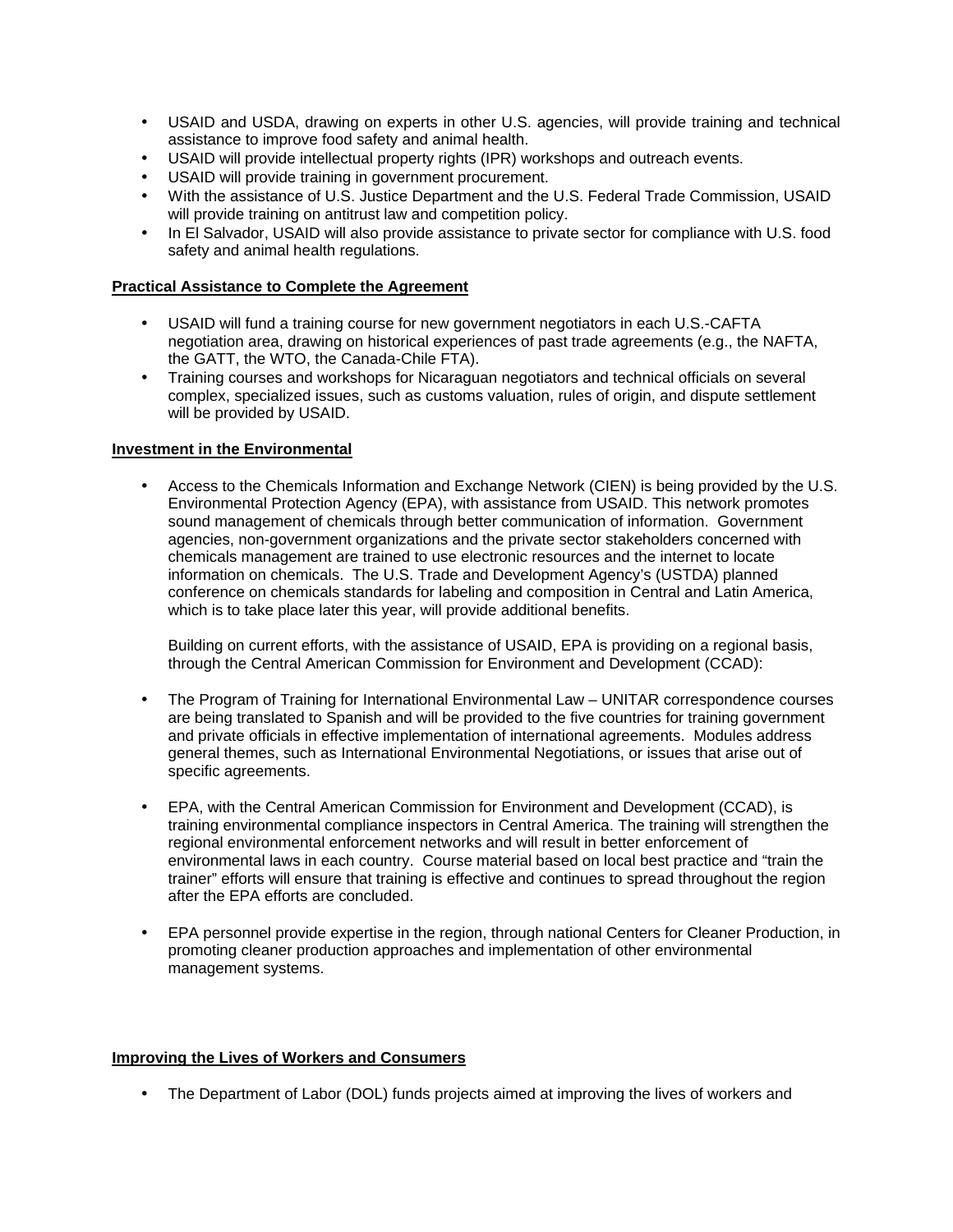enhancing the functioning of labor markets in Central America so that businesses and workers, and their families, can take advantage of the economic opportunities that are created through trade liberalization.

• Labor Relations: DOL contributes to the "Freedom of association, collective bargaining and labor relations in Central America" project, known as RELACENTRO, which works with Labor Ministries and workers' and employers' organizations to strengthen labor relations systems in the region and promote a shift from conflict to cooperation as a foundation for greater democratic and economic development.

The project's intended results include:

- Recognition by workers and employers of the need for ongoing dialogue and development of effective labor relations practices;
- Improved effectiveness of administrative and judicial systems in the application of labor law; and
- Increased capacity of workers and employers to negotiate collectively and implement cooperative approaches to labor relations.
- Safety: A DOL-funded program designed to reduce the rate of workplace accidents and injuries is demonstrating to employers that investments in occupational safety and health translate into economic gains. To help bring about permanent improvements in the way that workers do their jobs, DOL will support the establishment of a public-private foundation based in El Salvador, to sustain the good practices that are being developed beyond the life of the project.

Some of the project's outputs include:

- Curriculum development for training a group of OSH "promoters" in vocational technical schools and labor/rural worker groups, who in turn, go into the fields, classrooms, and workplaces to teach workers about the basic importance of OSH measures.
- Provision of OSH monitoring equipment and safety gear, and requisite training to a cadre of inspectors and OSH staff in its use.
- Country Strategic Action Plans (CSAPS), which have resulted in the establishment of tripartite OSH committees in most countries as well as the review of current OSH legislation and practices.
- In June 2000, El Salvador took the lead in Central America by becoming one of the first IPEC countries to initiate a comprehensive, national Time-Bound Program to eliminate the worst forms of child labor. In September 2001, USDOL supported the Time-Bound Program, implemented by ILO/IPEC, with \$4 million. The Time-Bound Program reflects the firm commitment from the Government of El Salvador to eliminate the worst forms of child labor within a five to ten-year period.
- In addition, assistance in Guatemala on labor issues (which could include training or workshops on labor issues, especially on child labor and core labor rights, will be provided by USAID.

#### **Helping Small and Rural Businesses To Compete**

- E-Business Fellowship Program: The U.S. Department of Commerce (DOC) and US Trade and Development Agency will expand their existing training program linking U.S. businesses with information technology professionals in Latin America, bolstering their efforts in the five countries. The program brings Central American managers to the United States for training on e-business management at U.S. host companies.
- Financing: A seminar sponsored by the National Law Center for Inter-American Free Trade, the North-South Center, INCAE, and the U.S. Department of Commerce focusing on the financing needs of small businesses and women-owned businesses in Central America.